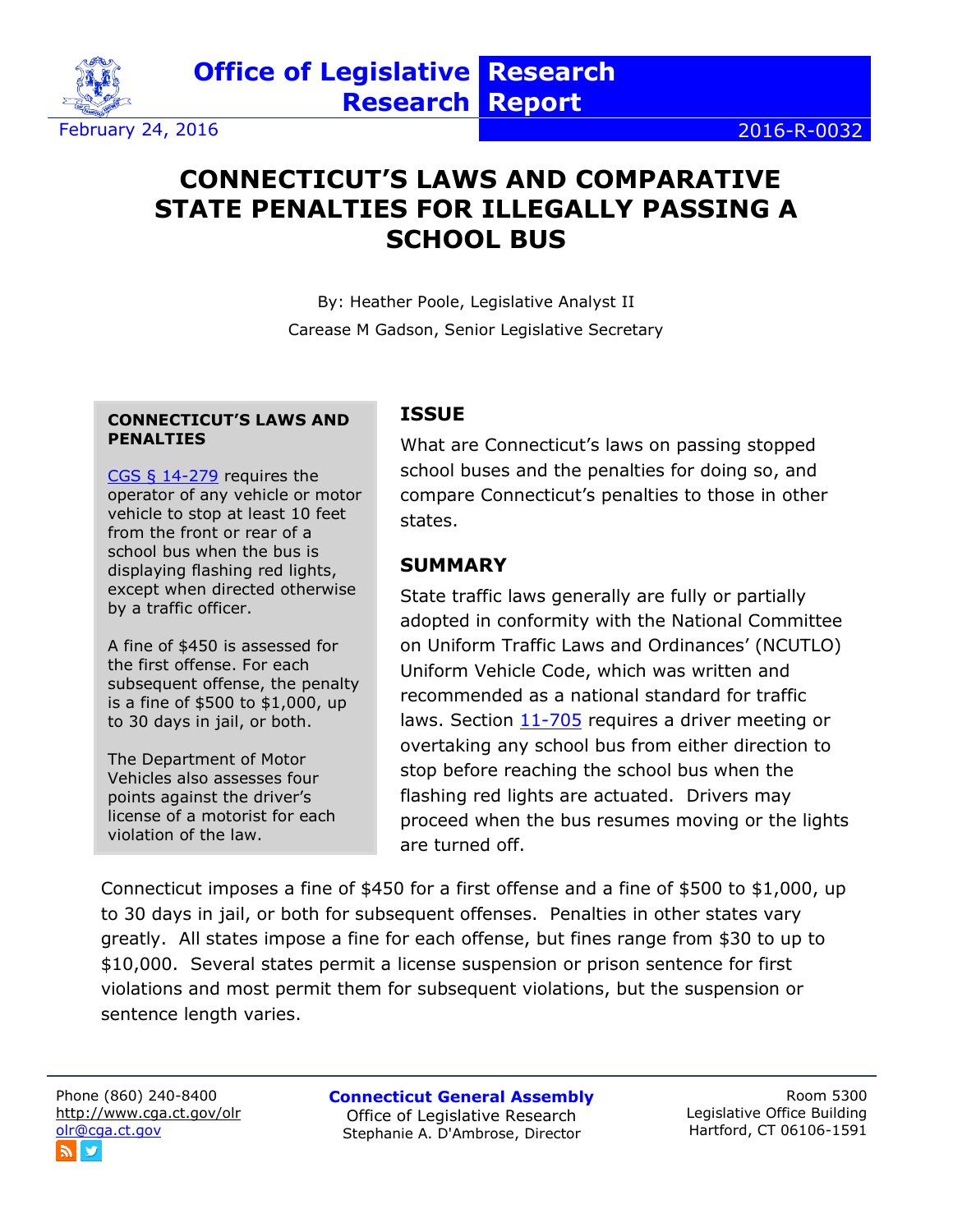### **CONNECTICUT**

By law, except when otherwise directed by a traffic officer, a motorist approaching a school bus displaying its flashing red signal lights must immediately stop his or her vehicle at least 10 feet from the front or rear of the bus and remain stopped until the bus no longer displays its red signal lights  $(CGS \, \S \, 14-279)$ . At intersections, motorists are prohibited from turning toward a school bus that is receiving or discharging passengers.

Under the law, police must issue a written warning or a summons to the owner of a vehicle who illegally passes a school bus "upon a written report from any school bus operator…specifying the license plate number, color and type of any vehicle observed by such operator or recorded by a camera affixed to such school bus." The driver's report must also note the date, approximate time, and location of the violation.

Any person who violates this law faces a \$450 fine for the first offense. For each subsequent offense, a violator faces a fine of \$500 to \$1,000, up to 30 days in jail, or both. The Department of Motor Vehicles (DMV) also assesses four points against a motorist's driver's license each time he or she is convicted of illegally passing a school bus. DMV suspends a driver's license after a person receives more than 10 points [\(Conn. Agencies Reg., § 14-137a-5, et seq.\)](http://www.sots.ct.gov/sots/lib/sots/regulations/title_14/137a.pdf).

## **OTHER STATES' LAWS AND PENALTIES**

The National Association of State Directors of Pupil Transportation Services (NASDPTS) provides a "[Stop Law Narrative](http://www.nasdpts.org/Operations/documents/State_Laws_Regarding_Passing_School_Buses.pdf)" on their website, which was compiled by School Training Solutions in 2012. The report is a guide to state laws and was compiled from information from each state's DMV manual.

Penalties for illegally passing a school bus vary greatly among states. For a first conviction, we found 17 states that permit a prison sentence, nine states that permit a license suspension for up to 30 days or more, and 10 states that permit a fine of up to \$1,000 or more. Generally, states that permit a prison sentence or license suspension may do so in conjunction with a fine. See Tables 1, 2, and 3 for the specific states permitting each penalty, listed in descending order by length or maximum amount of the penalty.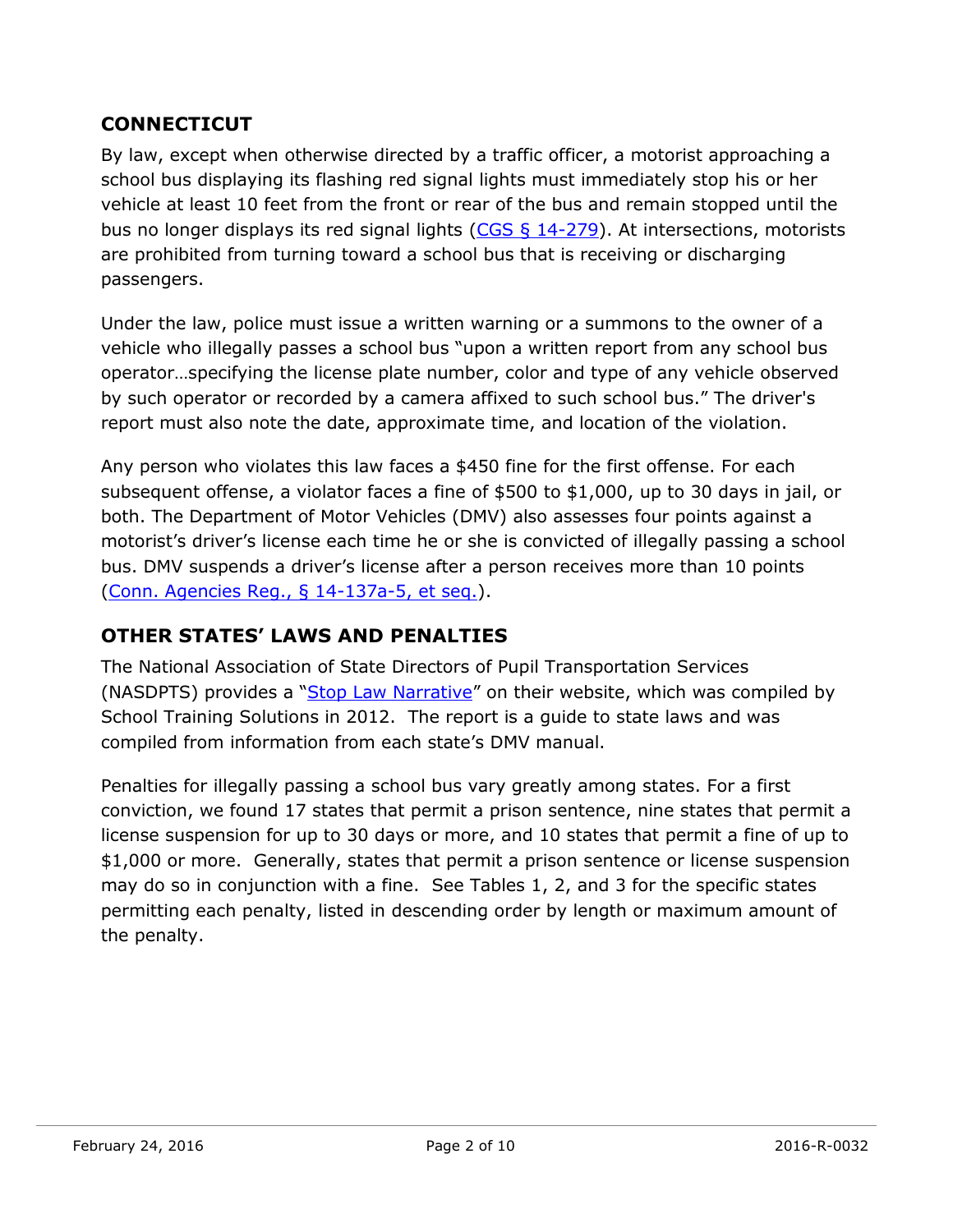| <b>State</b>      | <b>Incarceration Period</b> |
|-------------------|-----------------------------|
| Mississippi       | Up to one year              |
| Missouri          | Up to one year              |
| Louisiana         | Up to six months            |
| West Virginia     | Up to six months            |
| Alaska            | Up to 90 days               |
| Arkansas          | Up to 90 days               |
| Colorado          | 10 to 90 days               |
| <b>New Mexico</b> | Up to 90 days               |
| Delaware          | 30 to 60 days               |
| Kentucky          | 30 to 60 days               |
| Indiana           | Up to 60 days               |
| lowa              | Up to 30 days               |
| <b>New York</b>   | Up to 30 days               |
| South Carolina    | Up to 30 days               |
| South Dakota      | Up to 30 days               |
| Wyoming           | Up to 20 days               |
| New Jersey        | Up to 15 days               |

### **Table 1: States Permitting a Prison Sentence for a First Conviction and Sentence Length**

#### **Table 2: States Permitting a License Suspension for a First Conviction and Suspension Length**

| <b>State</b>    | <b>Suspension Period</b> |
|-----------------|--------------------------|
| Arkansas        | 21 days to one year      |
| Ohio            | Up to one year           |
| Oklahoma        | Up to one year           |
| <b>Illinois</b> | 90 days                  |
| Missouri        | 90 days                  |
| Louisiana       | 30 days                  |
| New Hampshire   | Up to 30 days            |
| Rhode Island    | Up to 30 days            |
| West Virginia   | 30 days                  |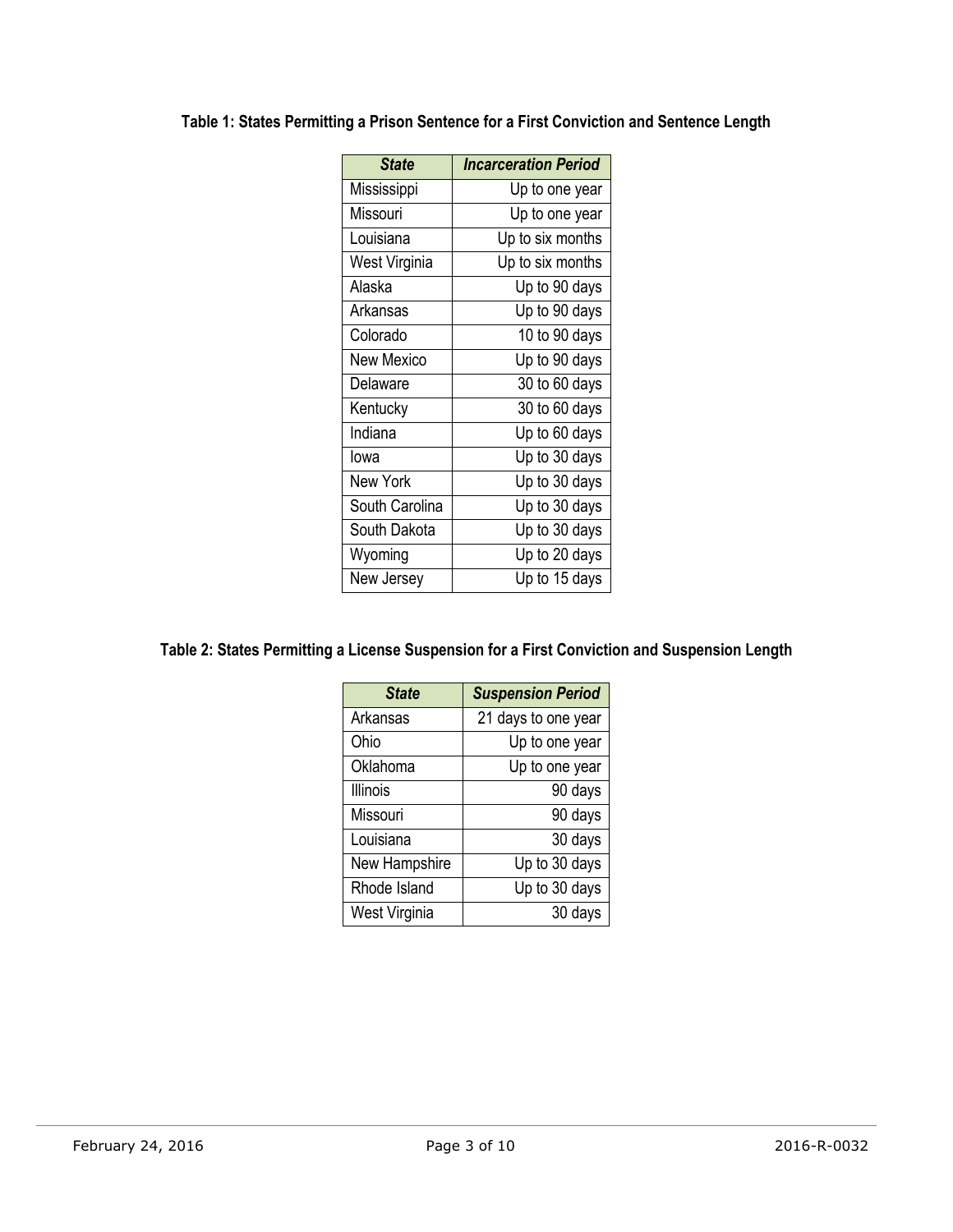| <b>State</b> | <b>Fine</b>      |
|--------------|------------------|
| Indiana      | Up to \$10,000   |
| Alaska       | Up to \$2,000    |
| Oregon       | Up to \$2,000    |
| Texas        | \$500 to \$1,250 |
| Arkansas     | \$250 to \$1,000 |
| Maryland     | Up to \$1,000    |
| Minnesota    | \$300 to \$1,000 |
| Missouri     | Up to \$1,000    |
| Tennessee    | \$250 to \$1,000 |
| Vermont      | Up to \$1,000    |

**Table 3: States Permitting a Fine of up to \$1,000 or More for a First Conviction**

Table 4 below lists the laws in each state and identifies the penalties we found for illegally passing a stopped school bus. In the instance of a license suspension, the penalty applies to any privilege to drive, including a driver's permit, probationary license, commercial driver's license, or nonresident driving privilege.

The penalties listed in Table 4 are not inclusive. A violation causing an injury to or death of a person is subject to other criminal penalties. Additionally, administrative penalties in the form of points may be assessed against the license of those who violate the law. NASDPTS administered a [2013-2014](http://www.nasdpts.org/StopArm/documents/StateStopArmLawSurvey_NASDPTS2014.pdf) survey of state laws on passing a school bus (also known as "stop arm" laws) which indicates the number of points states assess for illegally passing a school bus. The survey found that (1) at least six states assess at least five points, (2) at least four states assess four points, and (3) at least nine states assess three or fewer points.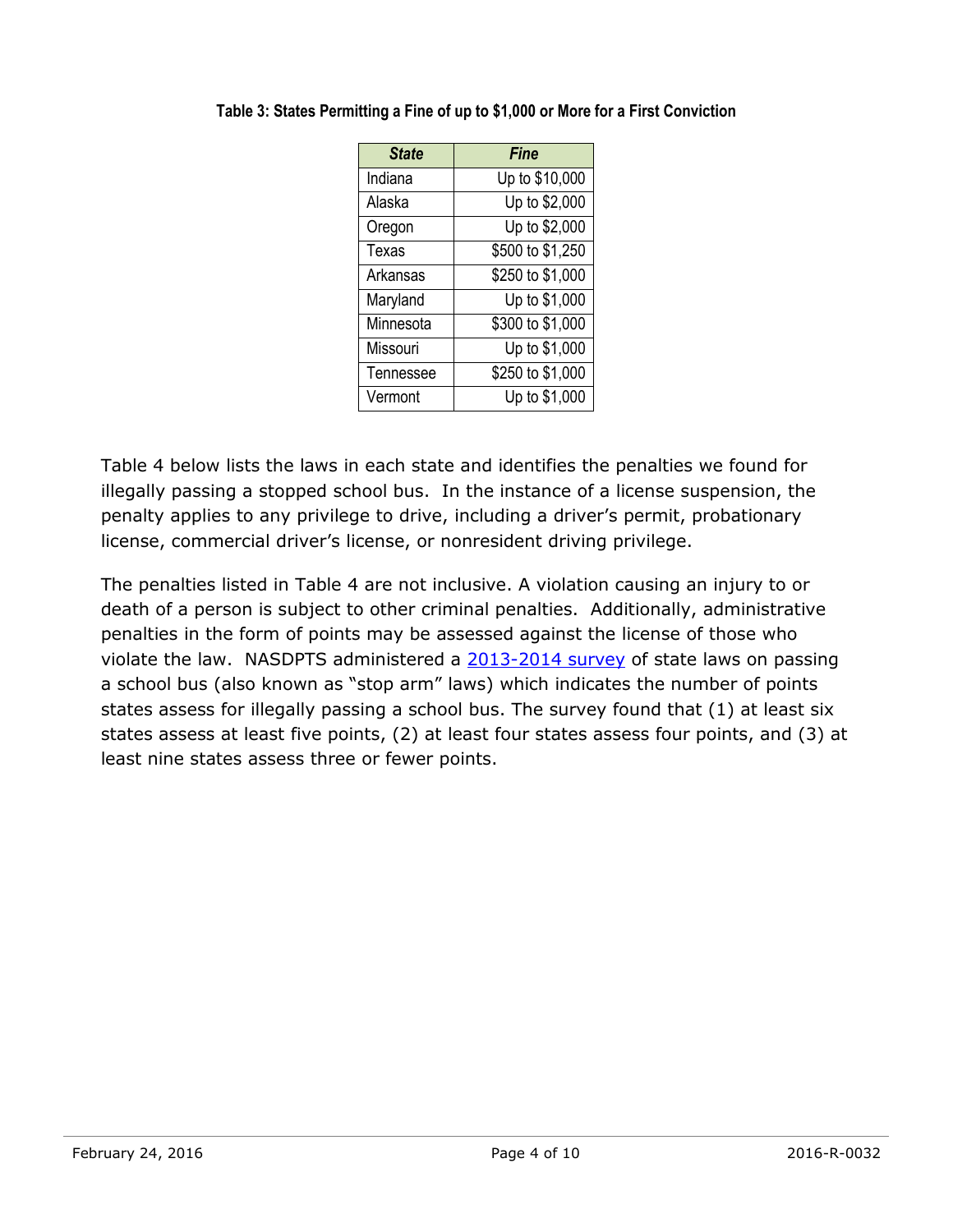### **Table 4: State Laws and Penalties for Illegally Passing a School Bus**

| <b>State</b>            | Statute(s)                                          | Penalties*                                                                                                                                                                            |                                                                                                                                                                                                                                                                                          |
|-------------------------|-----------------------------------------------------|---------------------------------------------------------------------------------------------------------------------------------------------------------------------------------------|------------------------------------------------------------------------------------------------------------------------------------------------------------------------------------------------------------------------------------------------------------------------------------------|
|                         |                                                     | <b>Fine</b>                                                                                                                                                                           | Other applicable penalties                                                                                                                                                                                                                                                               |
| Alabama                 | Ala. Code 1975 §§<br>32-5A-154 & 32-5A-8            | 1st conviction: \$150 to \$300<br>2 <sup>nd</sup> conviction: \$300 to \$500<br>3rd conviction: \$500 to \$1,000<br>4 <sup>th</sup> and subsequent convictions: \$1,000 to<br>\$3,000 | 2 <sup>nd</sup> conviction: 100 hours community service and 30-day license<br>suspension<br>3rd conviction: 200 hours of community service and 90-day license<br>suspension<br>4 <sup>th</sup> and subsequent convictions: Class C felony conviction and one-<br>year license suspension |
| Alaska                  | AS §§ 28.35.145,<br>28.35.035 &<br>28.35.135        | Up to \$2,000                                                                                                                                                                         | Up to 90 days in jail                                                                                                                                                                                                                                                                    |
| Arizona                 | AZ ST § 28-857                                      | 1 <sup>st</sup> conviction: Not less than \$250<br>2 <sup>nd</sup> conviction within three years: \$750<br>3rd and subsequent convictions within three<br>years: \$1,000              | 2 <sup>nd</sup> conviction within three years: Up to a six month driving suspension<br>3 <sup>rd</sup> and subsequent convictions within three years: Six months to one<br>year license suspension                                                                                       |
| Arkansas                | A.C.A §§ 27-51-1004<br>& 27-51-1001                 | \$250 to \$1,000                                                                                                                                                                      | Up to 90 days in prison; up to 400 hours of community service; 21-day<br>to one-year license suspension                                                                                                                                                                                  |
| California              | CA VEH Code §§<br>22454 & 22454.5                   | 1 <sup>st</sup> conviction: \$150 to \$250<br>2 <sup>nd</sup> conviction: \$500 to \$1,000<br>3rd conviction: None                                                                    | 3 <sup>rd</sup> conviction within three years: One-year license suspension                                                                                                                                                                                                               |
| Colorado                | C.R.S. §§ 42-4-1903<br>& 42-4-<br>1701(3)(a)(II)(A) | 1 <sup>st</sup> conviction: \$150 to \$300<br>2 <sup>nd</sup> conviction: \$300 to \$1,000                                                                                            | 1 <sup>st</sup> conviction: 10 to 90 days in prison<br>2 <sup>nd</sup> conviction: 10 days to one year in prison                                                                                                                                                                         |
| Connecticut             | CGS § 14-279                                        | 1 <sup>st</sup> conviction: \$450<br>2 <sup>nd</sup> and subsequent convictions: \$500 to<br>\$1,000                                                                                  | 2 <sup>nd</sup> and subsequent convictions: Up to 30 days in prison                                                                                                                                                                                                                      |
| Delaware                | 21 Del.C. § 4166                                    | 1st conviction: \$115 to \$230<br>2nd and subsequent convictions within<br>three years: \$115 to \$575                                                                                | 1st conviction: 30 to 60 days in prison<br>2nd and subsequent convictions within three years: 60 days to six<br>months in prison                                                                                                                                                         |
| District of<br>Columbia | DCMR 18 § 2209                                      | \$500                                                                                                                                                                                 |                                                                                                                                                                                                                                                                                          |
| Florida                 | F.S.A. §§ 316.172 &<br>318.18(5)(a)                 | Not less than \$100                                                                                                                                                                   | 2nd and subsequent convictions: 90- to 180-day license suspension                                                                                                                                                                                                                        |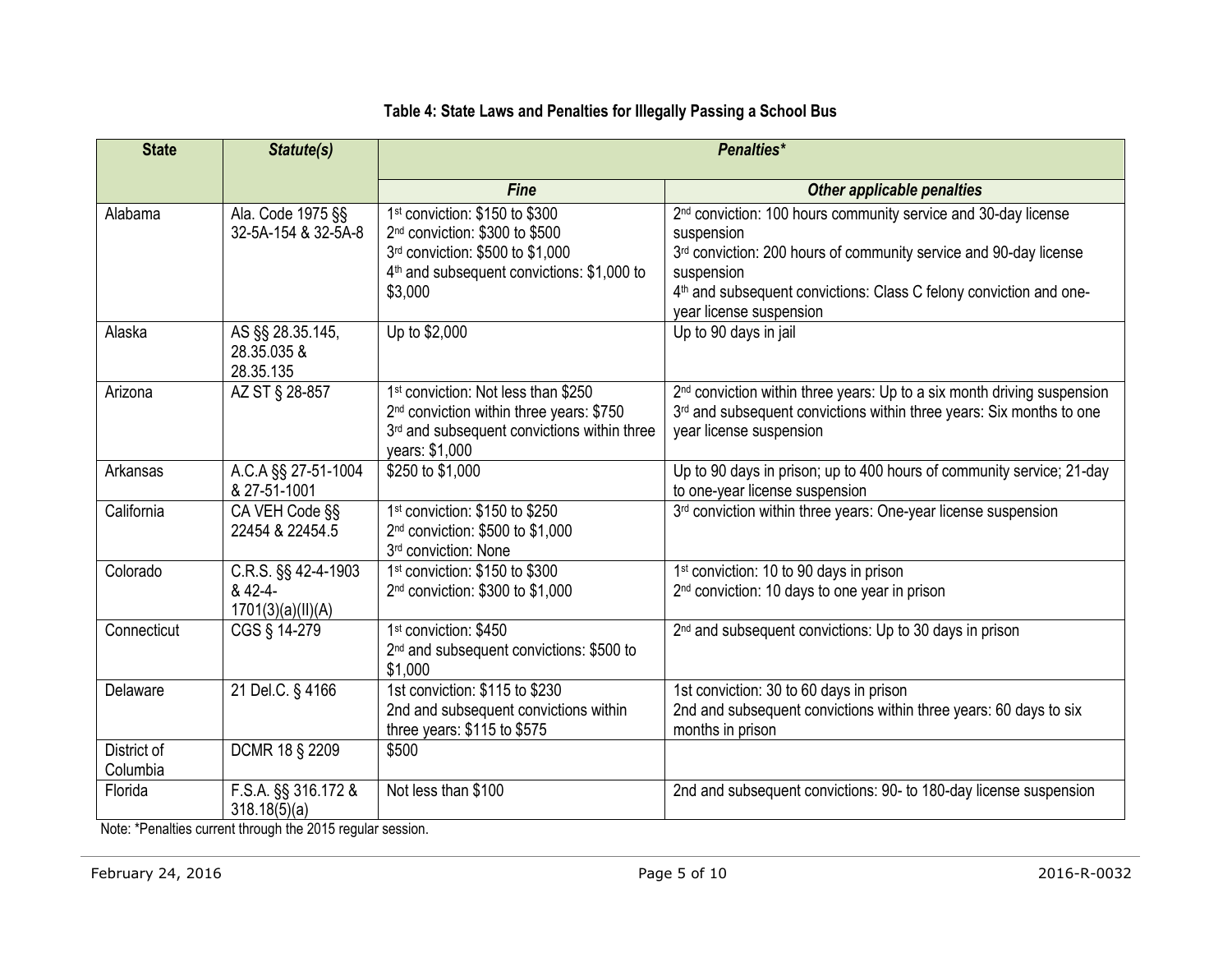| <b>State</b>    | Statute(s)                                                    | <b>Penalties*</b>                                                                                                                              |                                                                                                                                                                                                  |
|-----------------|---------------------------------------------------------------|------------------------------------------------------------------------------------------------------------------------------------------------|--------------------------------------------------------------------------------------------------------------------------------------------------------------------------------------------------|
|                 |                                                               | <b>Fine</b>                                                                                                                                    | Other applicable penalties                                                                                                                                                                       |
| Georgia         | Ga. Code Ann., § 40-<br>$6 - 163$                             | 1 <sup>st</sup> conviction: \$300<br>2 <sup>nd</sup> conviction: \$750<br>3rd and subsequent convictions within a<br>five-year period: \$1,000 |                                                                                                                                                                                                  |
| Hawaii          | HRS § 291C-95                                                 | Up to \$500                                                                                                                                    | Community service                                                                                                                                                                                |
| Idaho           | I.C. $§$ 49-1422                                              | \$100 to \$500                                                                                                                                 |                                                                                                                                                                                                  |
| <b>Illinois</b> | 625 ILCS 5/11-1414                                            | 1 <sup>st</sup> conviction: \$150<br>2 <sup>nd</sup> and subsequent convictions: \$500                                                         | 1 <sup>st</sup> conviction: Three month license suspension<br>2 <sup>nd</sup> and subsequent convictions within five years: One year license<br>suspension                                       |
| Indiana         | IC §§ 9-21-12-1, 9-21-<br>$12-9,$<br>34-28-5-4 &<br>35-50-3-4 | Up to \$10,000                                                                                                                                 | Up to 60 days in prison                                                                                                                                                                          |
| lowa            | I.C.A. § 321.372                                              | 1st conviction: \$250 to \$675<br>2 <sup>nd</sup> and subsequent convictions: \$315 to<br>\$1,875                                              | 1 <sup>st</sup> conviction: Up to 30 days in prison<br>2 <sup>nd</sup> and subsequent convictions: Up to one year in prison                                                                      |
| Kansas          | K.S.A. §§ 8-1556 & 8-<br>2118                                 | \$315                                                                                                                                          |                                                                                                                                                                                                  |
| Kentucky        | KRS §§ 189.370 &<br>189.990(5)                                | 1 <sup>st</sup> conviction: \$100 to \$200<br>2 <sup>nd</sup> and subsequent convictions within three<br>years: \$300 to \$500                 | 1 <sup>st</sup> conviction: 30 to 60 days in prison<br>2 <sup>nd</sup> and subsequent convictions within three years: 60 days to six<br>months in prison                                         |
| Louisiana       | LSA-R.S. 32:80                                                | \$100 to \$500                                                                                                                                 | Up to six months in prison and:<br>1 <sup>st</sup> conviction: 30-day license suspension<br>2 <sup>nd</sup> conviction: 60-day license suspension<br>3rd conviction: One-year license suspension |
| Maine           | ME ST 29-A § 2308                                             | Not less than \$250                                                                                                                            | 2nd and subsequent convictions within three years: 30-day license<br>suspension                                                                                                                  |
| Maryland        | MD TRAN §§ 21-706<br>$& 27 - 101(g)$                          | Up to \$1,000                                                                                                                                  |                                                                                                                                                                                                  |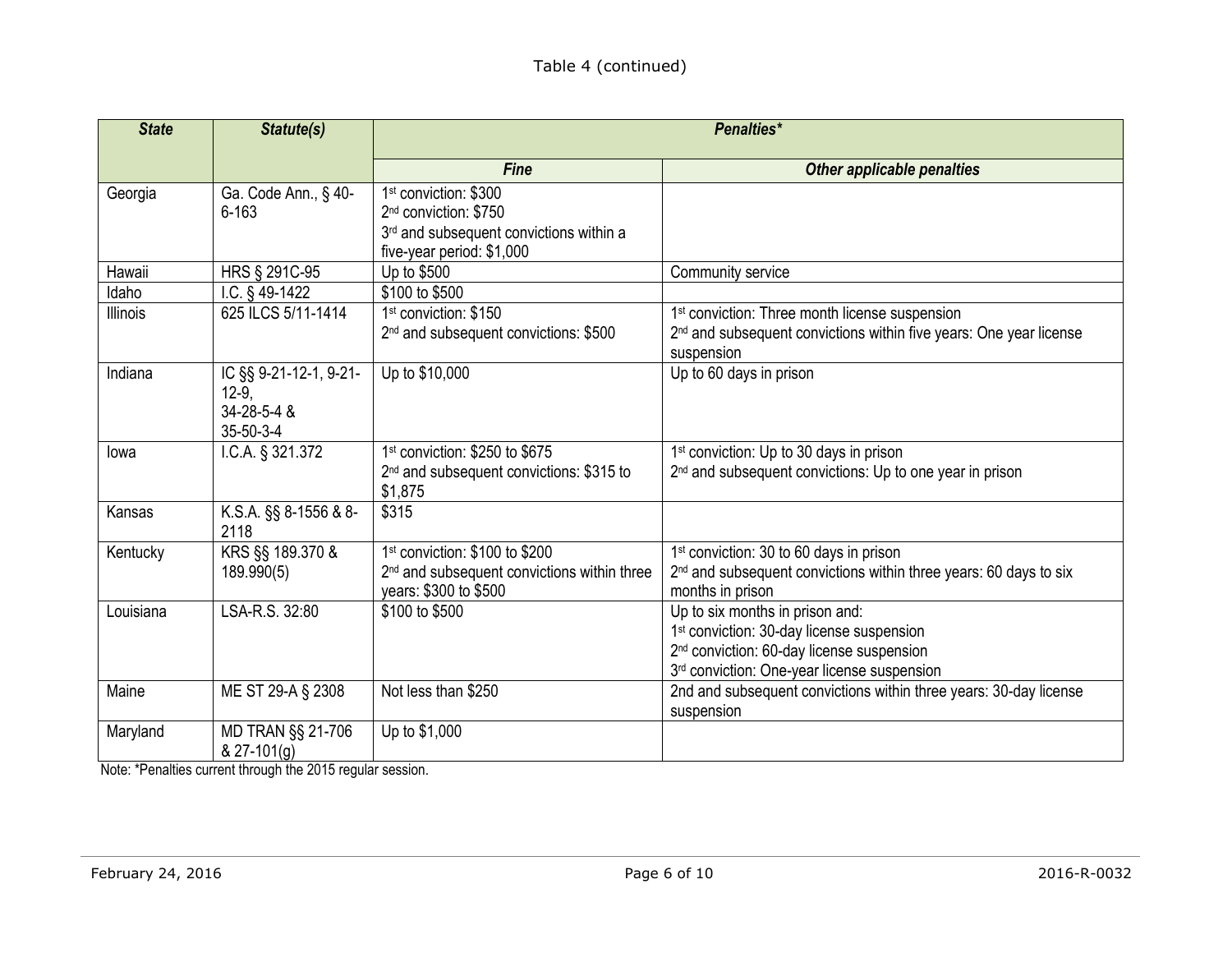| <b>State</b>  | Statute(s)                                          | <b>Penalties*</b>                                                                                                                                                                |                                                                                                                                                                                        |
|---------------|-----------------------------------------------------|----------------------------------------------------------------------------------------------------------------------------------------------------------------------------------|----------------------------------------------------------------------------------------------------------------------------------------------------------------------------------------|
|               |                                                     | <b>Fine</b>                                                                                                                                                                      | <b>Other applicable penalties</b>                                                                                                                                                      |
| Massachusetts | MA ST 90 § 14                                       | 1st conviction: Not less than \$250<br>2nd conviction: \$500 to \$1,000<br>3rd and subsequent convictions: \$1,000 to<br>\$2,000                                                 | 2nd conviction: Six-month license suspension<br>3rd and subsequent convictions: One-year license suspension                                                                            |
| Michigan      | MI ST §§ 257.682 &<br>257.907                       | \$100 to \$500, and costs of up to \$100                                                                                                                                         | Up to 100 hours of community service at a school                                                                                                                                       |
| Minnesota     | M.S.A §§ 169.444 &<br>609.02                        | Misdemeanor: \$300 to \$1,000<br>Gross misdemeanor: Up to \$3,000                                                                                                                | Misdemeanor: Up to 90 days in prison                                                                                                                                                   |
| Mississippi   | Miss. Code Ann. §<br>63-3-615                       | 1 <sup>st</sup> conviction: \$350 to \$750<br>2 <sup>nd</sup> and subsequent convictions within five<br>years: \$750 to \$1,500                                                  | 1 <sup>st</sup> conviction: Up to one year in prison<br>2 <sup>nd</sup> and subsequent convictions within five years: Up to one year in<br>prison and 90-day license suspension        |
| Missouri      | MO St. §§ 304.050,<br>304.070, 558.011 &<br>560.016 | Up to \$1,000                                                                                                                                                                    | 1 <sup>st</sup> conviction: Up to one year in prison, 90-day license suspension<br>2 <sup>nd</sup> and subsequent convictions: Up to one year in prison, 120-day<br>license suspension |
| Montana       | MT Code Ann. § 61-<br>$8 - 351$                     | Up to \$500                                                                                                                                                                      |                                                                                                                                                                                        |
| Nebraska      | Neb.Rev.St. §§ 60-<br>6,175 & 28-106                | \$500                                                                                                                                                                            |                                                                                                                                                                                        |
| Nevada        | NRS 484B.353                                        | 1 <sup>st</sup> conviction: \$250 to \$500<br>2 <sup>nd</sup> conviction within one year: \$250 to<br>\$500<br>3rd and subsequent convictions within two<br>years: Up to \$1,000 | 2 <sup>nd</sup> conviction within one year: Six-month license suspension<br>3rd and subsequent convictions within two years: Up to one-year<br>license suspension                      |
| New Hampshire | RSA § 265:54                                        | 1st conviction: \$500 plus penalty<br>assessment<br>2nd and subsequent convictions: \$500 to<br>\$1,200 plus penalty assessment                                                  | 1st conviction: Up to 30-day license suspension<br>2nd conviction: 30-day license suspension<br>3rd and subsequent convictions: 30- to 120-day license suspension                      |
| New Jersey    | NJ ST 39:4-128.1                                    | 1st conviction: At least \$100<br>2nd and subsequent convictions: At least<br>\$250                                                                                              | 1st conviction: Up to 15 days in prison or community service for 15<br>days<br>2 <sup>nd</sup> conviction: Up to 15 days in prison                                                     |
| New Mexico    | N.M.S.A. 1978, §§<br>66-7-347 & 66-8-7              | Up to \$300                                                                                                                                                                      | $\overline{Up}$ to 90 days in prison                                                                                                                                                   |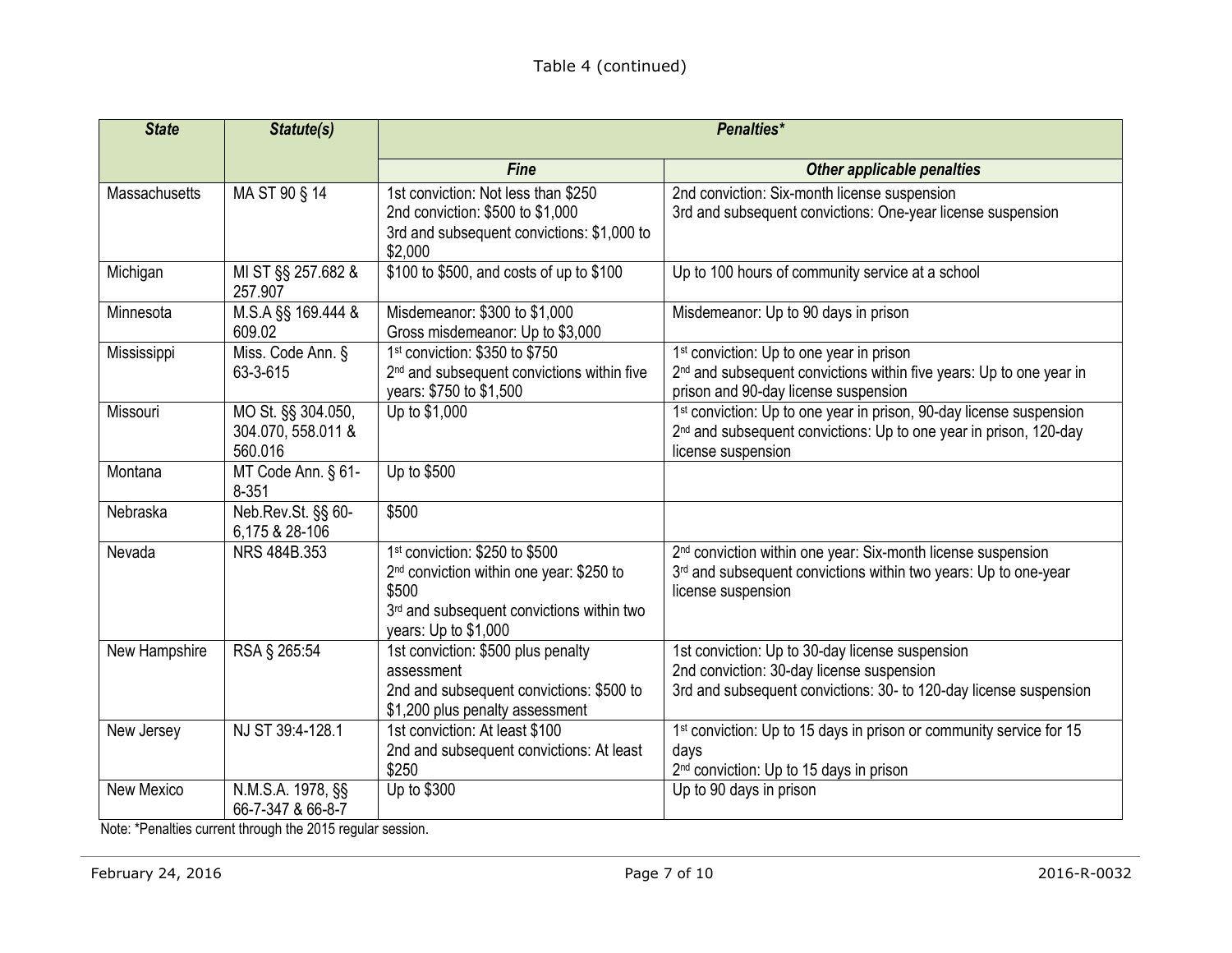| <b>State</b>   | Statute(s)                                            | Penalties*                                                                                                                                                       |                                                                                                                            |
|----------------|-------------------------------------------------------|------------------------------------------------------------------------------------------------------------------------------------------------------------------|----------------------------------------------------------------------------------------------------------------------------|
|                |                                                       | <b>Fine</b>                                                                                                                                                      | <b>Other applicable penalties</b>                                                                                          |
| New York       | <b>NY VAT § 1174</b>                                  | 1st conviction: \$250 to \$400<br>2nd conviction within three years: \$600 to<br>\$750<br>3rd and subsequent convictions within<br>three years: \$750 to \$1,000 | 1st conviction: Up to 30 days in prison<br>2nd or subsequent convictions within three years: Up to six months in<br>prison |
| North Carolina | N.C.G.S.A. § 20-217                                   | Not less than \$500                                                                                                                                              | 2nd conviction: If within three years of first conviction, one year license<br>suspension                                  |
| North Dakota   | NDCC §§ 39-10-46 &<br>39-06.1-06                      | \$100                                                                                                                                                            |                                                                                                                            |
| Ohio           | R.C. §§ 4511.75 &<br>4510.02                          | Up to \$500                                                                                                                                                      | Up to one-year license suspension                                                                                          |
| Oklahoma       | Ok.St.Ann. §§ 47-11-<br>705 & 47-6-205(F)             | \$100                                                                                                                                                            | Up to one-year license suspension                                                                                          |
| Oregon         | ORS §§ 811.155 &<br>153.018                           | Up to \$2,000                                                                                                                                                    |                                                                                                                            |
| Pennsylvania   | 75 Pa.C.S.A. § 3345                                   | \$250                                                                                                                                                            |                                                                                                                            |
| Rhode Island   | G.L.R.I. 31-20-12                                     | 1 <sup>st</sup> conviction: Up to \$300<br>2 <sup>nd</sup> conviction: \$300 to \$500                                                                            | 1 <sup>st</sup> conviction: Up to 30-day license suspension<br>2 <sup>nd</sup> conviction: One-year license suspension     |
| South Carolina | SC ST §§ 56-5-2770<br>& 56-5-2780                     | 1st conviction: At least \$500<br>2nd and subsequent convictions: \$2,000 to<br>\$5,000                                                                          | 1st conviction: Up to 30 days in prison<br>2nd and subsequent convictions: 30 to 60 days in prison                         |
| South Dakota   | SDCL §§ 32-32-6 &<br>$22 - 6 - 2$                     | Up to \$500                                                                                                                                                      | Up to 30 days in prison                                                                                                    |
| Tennessee      | T.C.A. 55-8-151                                       | \$250 to \$1,000                                                                                                                                                 |                                                                                                                            |
| Texas          | V.T.C.A.,<br><b>Transportation Code</b><br>§ 545.0666 | 1st conviction: \$500 to \$1,250<br>2nd and subsequent convictions within five<br>years: \$1,000 to \$2,000                                                      | 2nd and subsequent convictions: Up to a 6-month license suspension                                                         |
| Utah           | U.C.A. 1953 § 41-6a-<br>1302                          | 1st conviction: \$100<br>2nd conviction within three years: \$200<br>3rd and subsequent conviction within three<br>years: \$500                                  | Compensatory service in lieu of the fine                                                                                   |
| Vermont        | 23 V.S.A. §§ 1075 &<br>2302                           | Up to \$1,000                                                                                                                                                    |                                                                                                                            |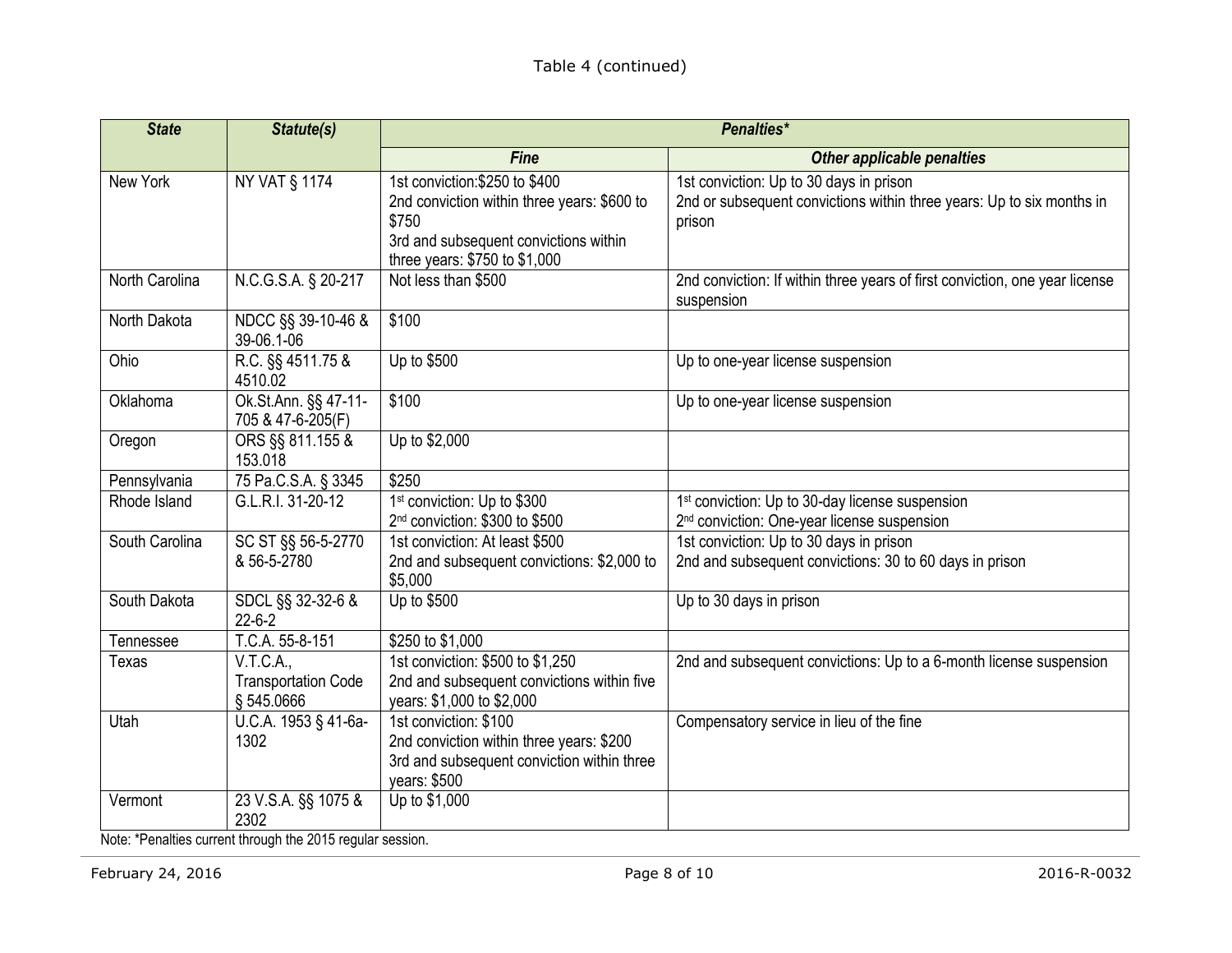| <b>State</b>  | Statute(s)                            | Penalties*                                                                                                                                   |                                                                                                                                                                                                                                             |
|---------------|---------------------------------------|----------------------------------------------------------------------------------------------------------------------------------------------|---------------------------------------------------------------------------------------------------------------------------------------------------------------------------------------------------------------------------------------------|
|               |                                       | <b>Fine</b>                                                                                                                                  | <b>Other applicable penalties</b>                                                                                                                                                                                                           |
| Virginia      | VA Code Ann. § 46.2-<br>844           | \$250                                                                                                                                        |                                                                                                                                                                                                                                             |
| Washington    | RCWA 46.61.370                        | Up to \$500                                                                                                                                  |                                                                                                                                                                                                                                             |
| West Virginia | W.Va Code, § 17C-<br>$12 - 7$         | 1st conviction: \$150 to \$500<br>2nd conviction: \$500<br>3rd and subsequent convictions: \$500                                             | 1st conviction: Up to six months in jail, 30-day license suspension<br>2nd conviction: Up to six months in jail, 90-day license suspension<br>3rd and subsequent convictions: 24 hours to six months in jail, 180-day<br>license suspension |
| Wisconsin     | W.S.A §§ 346.48 &<br>346.49           | \$30 to \$300                                                                                                                                |                                                                                                                                                                                                                                             |
| Wyoming       | W.S. 1977 §§ 31-5-<br>507 & 31-5-1201 | 1st conviction: Up to \$200<br>2nd conviction within one year: Up to \$300<br>3rd and subsequent convictions within one<br>year: Up to \$500 | 1st conviction: Up to 20 days in prison<br>2nd conviction within one year: Up to 30 days in prison<br>3rd and subsequent convictions within one year: Up to six months in<br>prison                                                         |